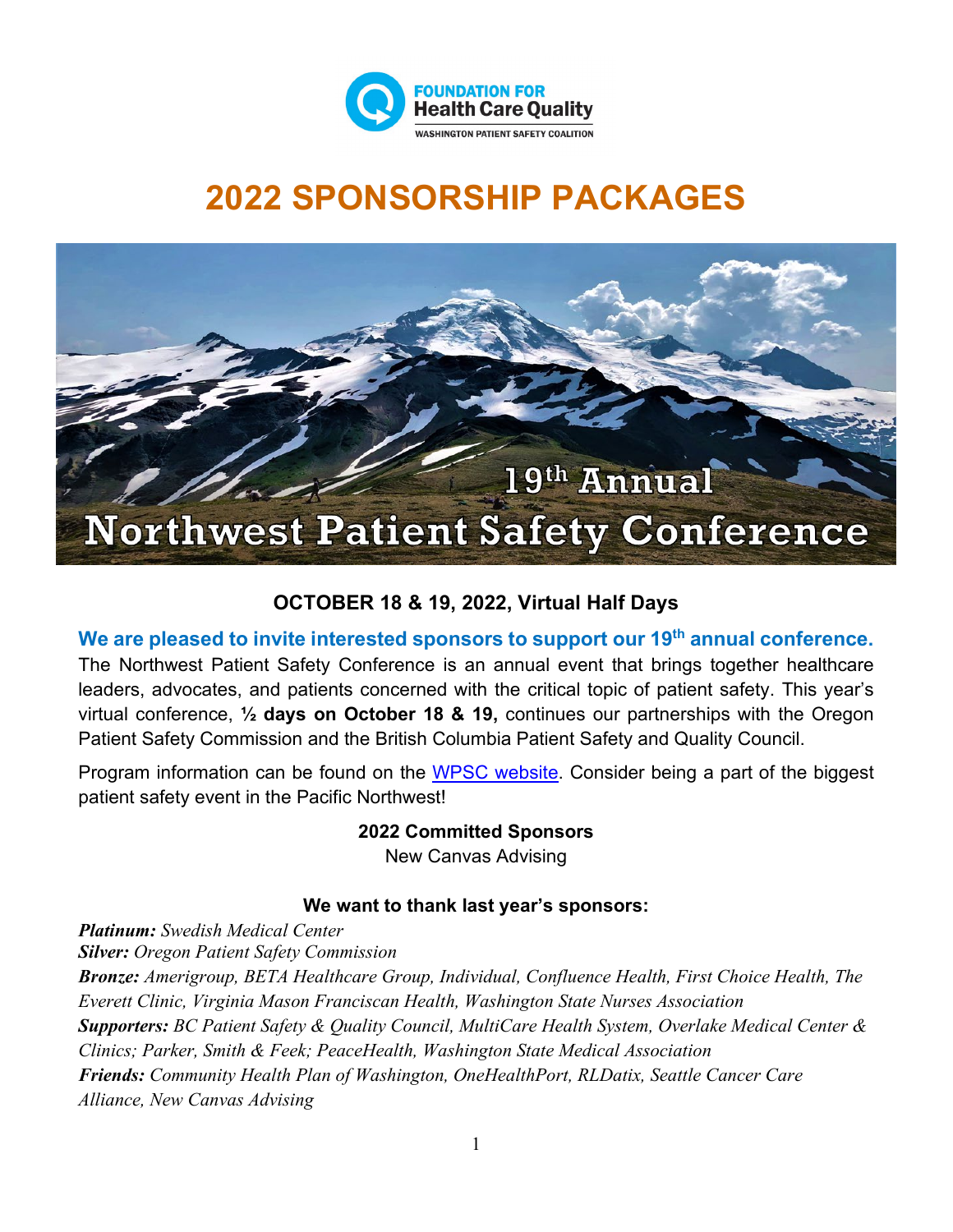## **THIS YEAR'S PACKAGES OFFER SEVERAL LEVELS FROM WHICH TO CHOOSE**

All sponsors will be recognized on the Washington Patient Safety Coalition website and marketing materials. In addition to those benefits, there are several packages that offer improved visibility and marketing options. **As a sponsor you are helping to defray the cost of the conference to healthcare staff and provide free attendance to families, patients and students.**

#### **PLATINUM SPONSOR - \$10,000 (***1 AVAILABLE - DESIGNATION AS PRESENTING SPONSOR)*

- **Platinum sponsorship will be considered a "presenting sponsor" of the conference and therefore will be listed on conference materials directly after the conference name Ex: "The 19th Annual Northwest Patient Safety Conference Presented by:…."**
- Recognition as Platinum Sponsor in all promotional material:
	- o Lead position on all key marketing materials
	- o Lead logo position in all sponsor lists
	- o Full page ad space in agenda
	- $\circ$  Logo listed as presenting sponsor on event registration website
	- $\circ$  All conference announcements during the event will include your organization's logo
- You will introduce the October  $18<sup>th</sup>$  opening Keynote Speaker
- Fifteen (15) free registrations to the conference
- Detailed attendee roster provided to sponsor prior to event date
- 'Sponsor spotlight' feature and designation as Presenting Sponsor in Friday Five newsletter (1700 weekly recipients) and social media platforms
- Presenting Sponsor Designation and Logo placement on all material in perpetuity
- Logo placement in email reminder to attendees the week prior to the conference and post conference survey email

#### **GOLD SPONSOR(S) \$7,500** *(3 AVAILABLE)*

- Recognition as Gold Sponsor in all promotional material:
	- o Prominent position on all key marketing materials
	- o Prominent logo placement in all sponsor lists
	- o Half page ad space in agenda
	- o Logo listed as gold sponsor on event registration website
- Introduction of Plenary Speaker (3 available)
- Ten (**10**) free registrations to the conference
- Detailed attendee roster provided to sponsor prior to event date
- 'Sponsor spotlight' feature in Friday Five newsletter (1700 weekly recipients) and social media platforms

#### **SILVER SPONSOR(S) \$5,000**

- Recognition as Silver Sponsor in all conference material:
	- o Logo placement in all sponsor lists
	- $\circ$  Logo listed as silver sponsor on event registration website
- Introduction of breakout room sessions
- Five (5) free registrations to the conference
- Detailed attendee roster provided to sponsor prior to event date
- 'Sponsor spotlight' feature in Friday Five newsletter (1700 weekly recipients) and social media platforms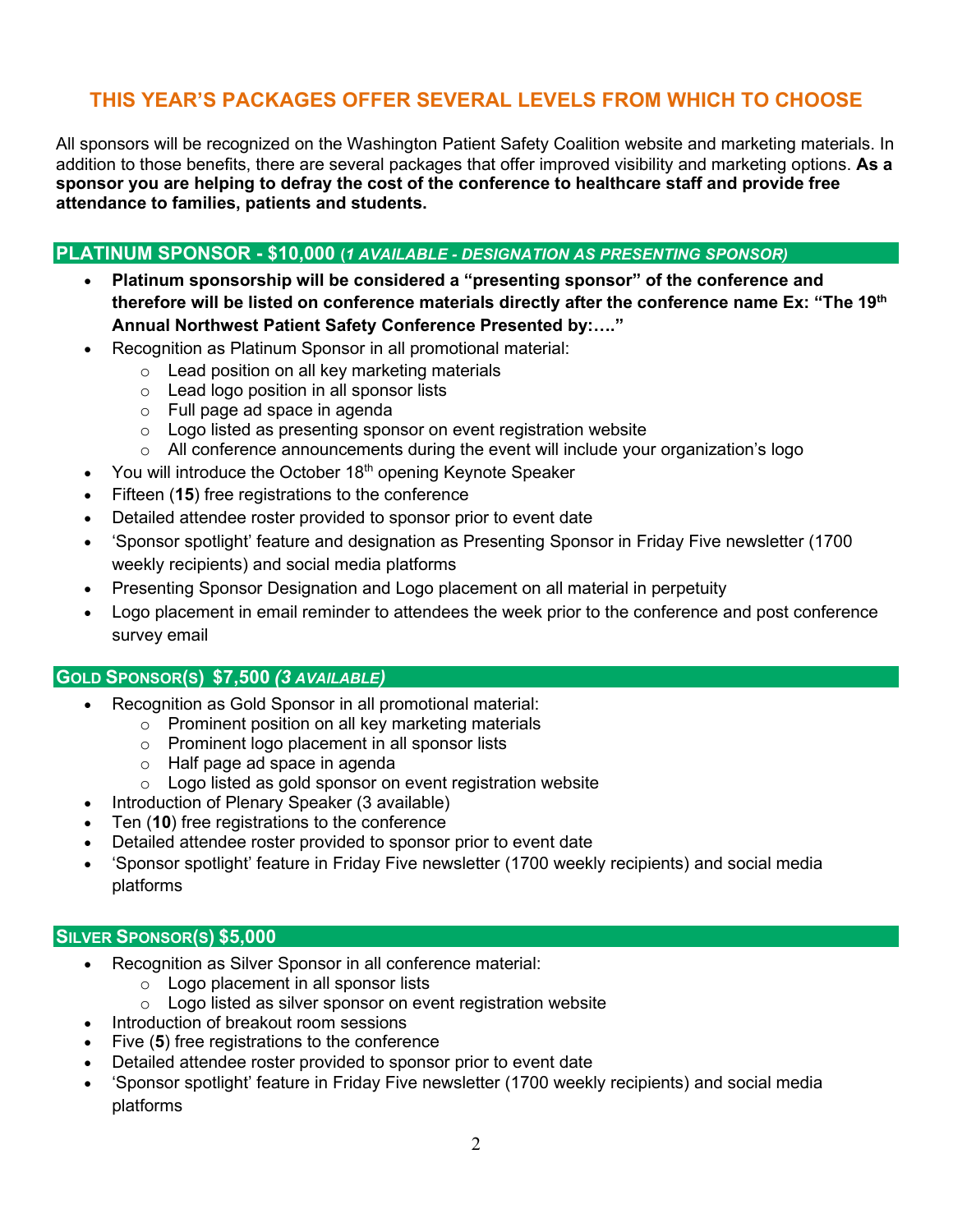#### **BRONZE SPONSOR(S) \$2,500**

- Recognition as Bronze Sponsor in conference material:
	- o Logo placement in all sponsor lists
	- o Logo listed as bronze sponsor on event registration website
- Complimentary Virtual Exhibit Hall space
- Three (3) free registrations to the conference
- Detailed attendee roster provided to sponsor prior to event date
- Logo in 'Bronze Sponsor spotlight' feature in Friday Five newsletter (1700 weekly recipients)
- Detailed attendee roster provided to sponsor prior to event date

#### **SUPPORTER(S) OF PATIENT SAFETY \$1,500**

- Recognition as Supporter of Patient Safety in conference materials
- Complimentary Virtual Exhibit Hall space
- Two (**2**) free registration to the conference

#### **FRIENDS(S) OF PATIENT SAFETY >\$100**

- Recognition as Friend of Patient Safety in conference materials
- One (**1**) free registration to the conference

**\****Newsletters go out every other Friday***.** *Number of e-mail blasts will be dependent upon timing of sponsorship agreement.*